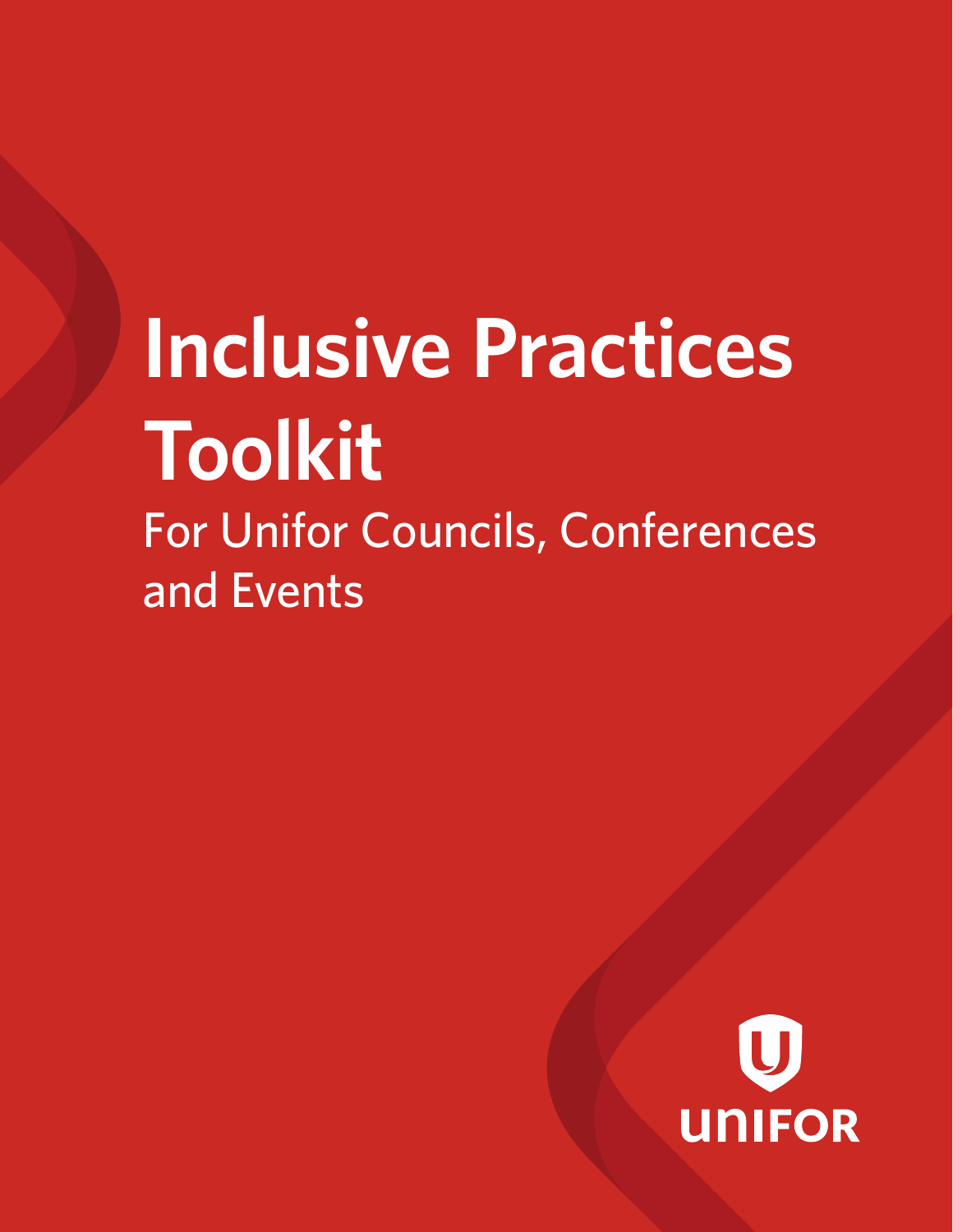## **Introduction**

Many people live with disabilities be they visible or not. Some people directly identify with their disability (e.g. "I am a Deaf person") while others do not (e.g. "I am an individual living with Deafness"). Some use the term "disability" others might prefer "disABILITY" or "differently abled" or a term that is less familiar. It is important to respect the identity labels people choose for themselves. It is equally important to accept a request when someone indicates that they have a disability and/or need for accommodation.

This toolkit includes practical information about assessing the physical environment to accommodate disabilities, creating accessible event materials, booking support services and suggestions for registration forms to gather information that will assist with accommodation-related needs.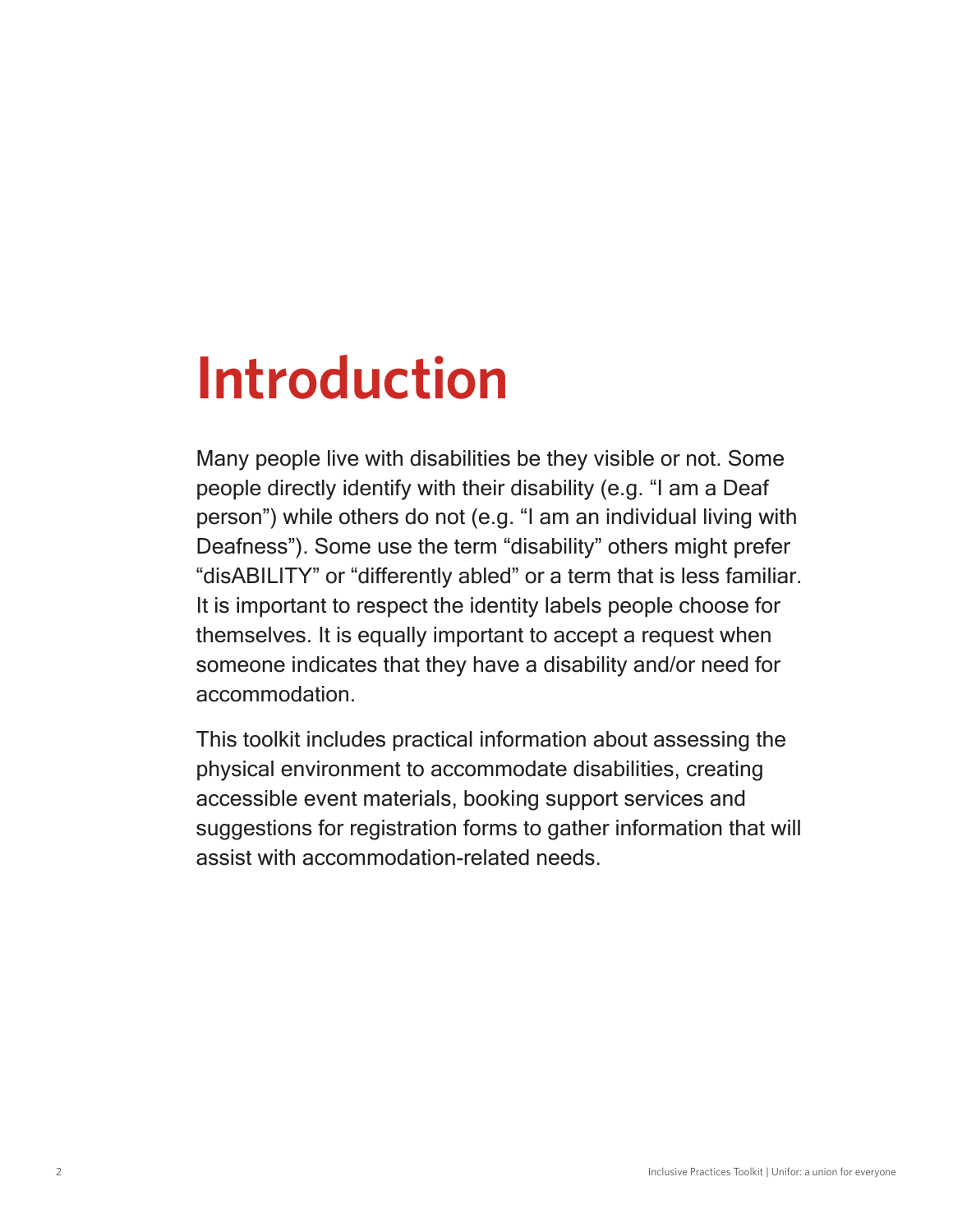# **Diversity Through Inclusion**

## **Scheduling**

People are diverse, often identifying themselves in multiple ways. When we fail to recognize intersectionality we create barriers to participation. Workers with disabilities can also be racialized workers, women, LGBTQ+ or have a variety of other facets that form their identity.

One easy way to remove barriers to participation of members in caucuses and meetings is to ensure that they are scheduled at different times so that people are not required to choose between facets of their identity.

### **Accommodations for Participants with Physical Disabilities**

Wherever budget permits, it is best practice to allow participants with disabilities who need to travel to attend your event to arrive in town a day before the event begins and to depart a day after the event ends. This recognizes that there may be additional and often unexpected demands for those with disabilities when they travel.

Accessible hotel rooms should be reserved. Those rooms should have adequate power supplies for charging disability-related equipment such as wheelchairs, scooters or other mobility aids.

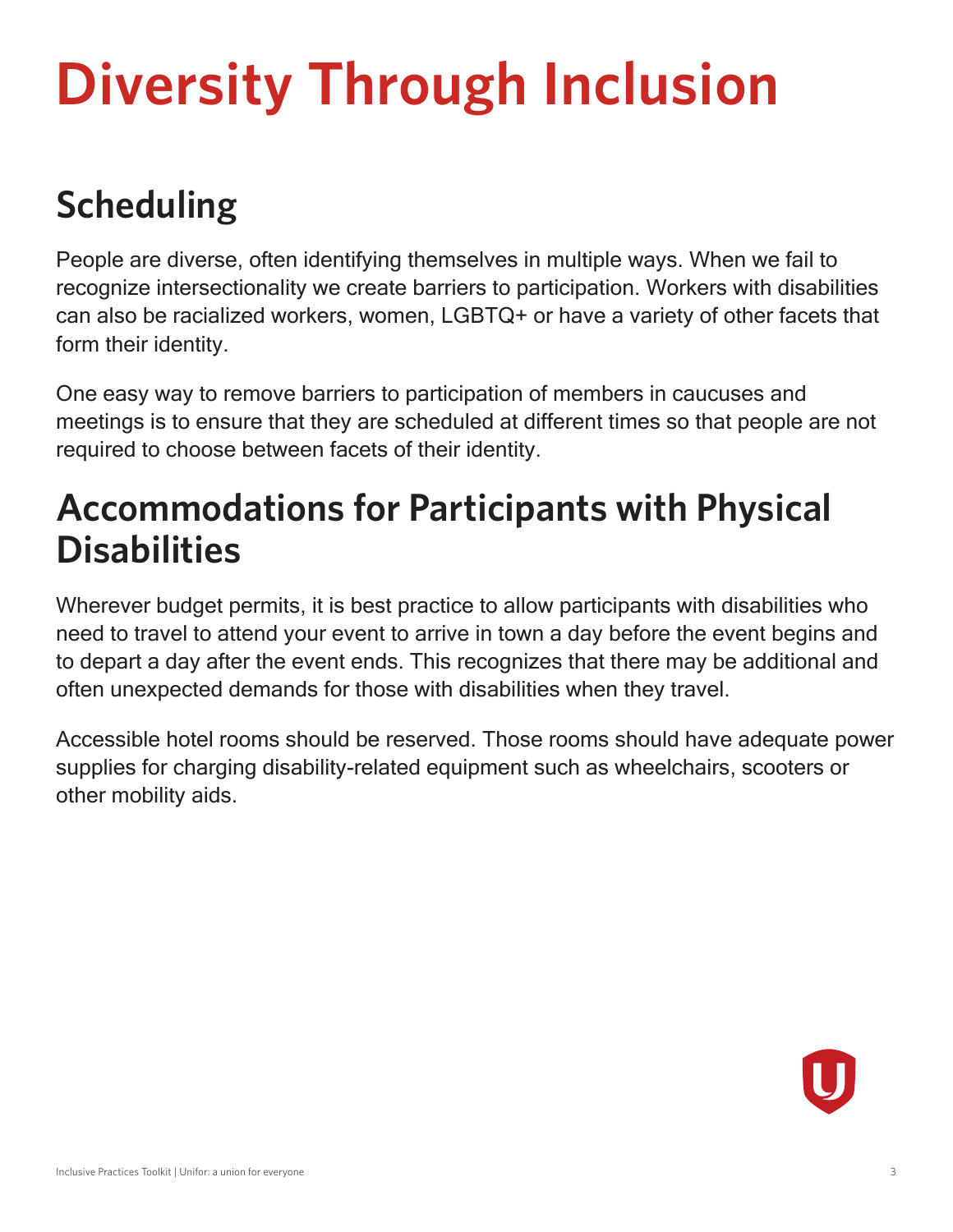## **Venues and Accessibility**

Safety, access and universal design are key considerations in choosing a location for your event or places for meetings and events.

### **Key Accessibility Features**

Accessible parking should be available close to the main entrance of any event venue.

Elevators should have low buttons with Braille markings and be equipped with audio floor indicators.

An accessible washroom or washroom with an adapted stall should be available in each venue for participant use.

Meeting and events spaces should be accessible for individuals who use wheelchairs, walkers, crutches or other mobility aids.

Rest areas with adequate power supplies to charge disability-related equipment should be available.

## **DisABILITY Liaison**

Every large meeting should have a DisABILITY Liaison assigned to assist those with disability-related needs should such assistance be required. The Liaison should be trained in CPR and First Aid.

### **Meetings and Accessibility**

- **• Reduce or eliminate background noise** such as fans, fountains and piped-in music which can make it difficult to hear and can be distracting for participants.
- **• Create a scent-free environment.**
- **• Remove harsh lighting.** Flourescent lighting, flashing lights, and overly bright lights act as barriers and can cause disability-related crisis in certain people. If possible, a venue should be chosen where these lighting issues can be avoided.
- **• Regulate temperature and air quality.** The venue should have a good ventilation system and heating/cooling system so that participants are able to breathe easily and remain comfortable during the course of events or meetings.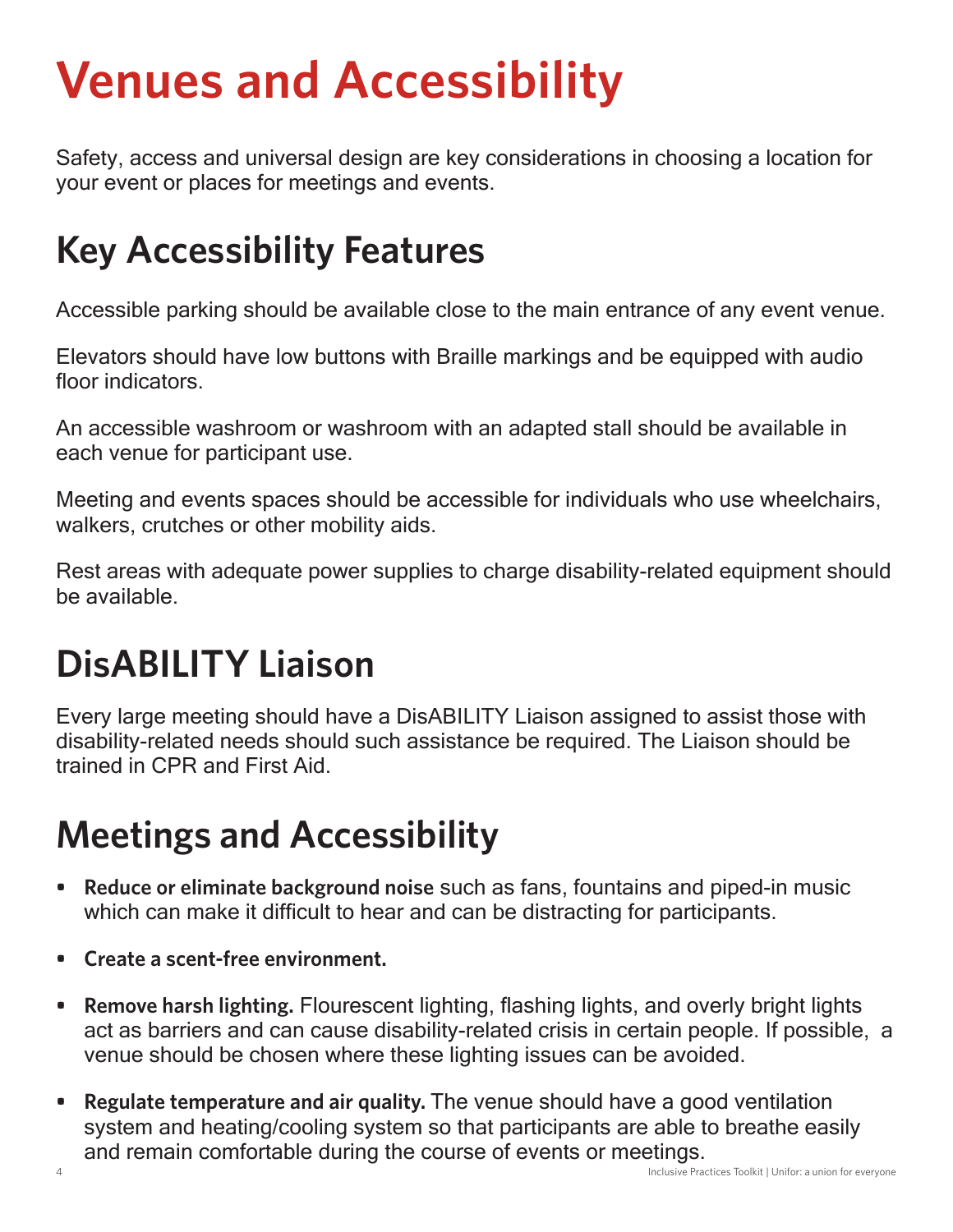### **Written Materials**

Having written materials available in a variety of print and digital formats creates accessibility for wider audiences and removes barriers to participation.

Using plain language summaries of complex documents means that people with literacy challenges or those whose first language is not the language of the document, can still participate in discussions.

Providing audio recordings of documents is also a method that could be explored.

Offering copies of materials on a memory stick or a website allows people to use their own technology, with whatever adaptations they use, to review the materials. If the material is put on a website, that website must be accessible.

Documents in high contrast (black and white) and in large font (minimum 16 pt. font, but 24 is better) should be made available.

Including access symbols on pre-conference materials will alert people to accessibility and support services available. It may also be useful to print symbols on signage for event activities.

For a list of commonly recognized symbols, see "Appendix B".

### **Audio-Visual Materials/Presentations**

Providing audio-visual materials such as videos, audio files, music, etc. may also assist with inclusion.

When presenting charts, tables, or diagrams, presenters should describe what is on the screen so that all participants receive the necessary information.

Transcribing of any audio files should be done as a matter of course so that people with hearing impairment or auditory processing difficulty have access to the material being shared.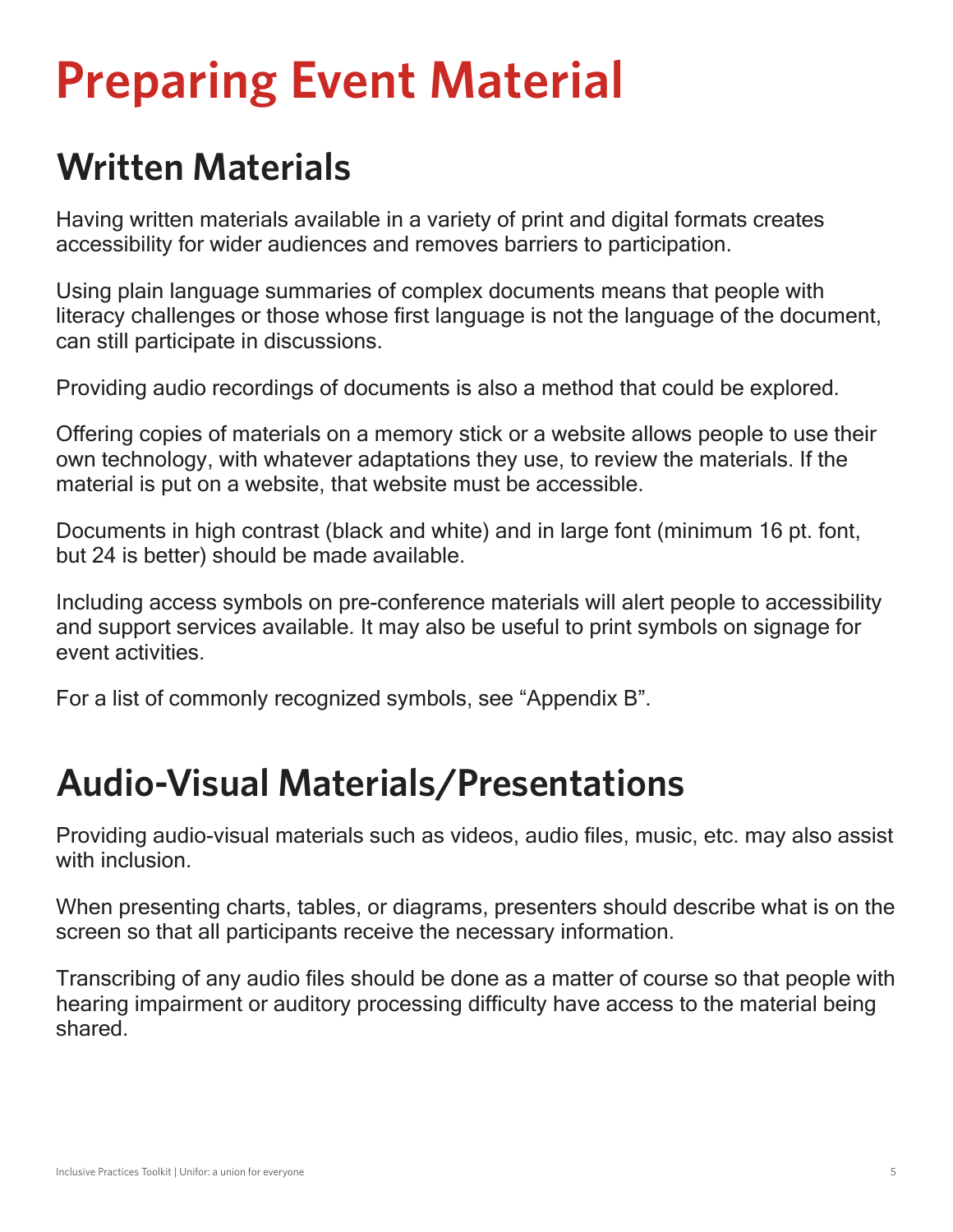### **Event Registration**

Information collected on event registration forms will allow Unifor to put in place individualized accommodations required by participants. All those attending events and meetings including guest presenters should be asked to register so that Unifor will be better positioned to host an inclusive event.

Registration forms should include questions about accessibility needs. These could be addressed in each council and/or event call letter with a line such as:

**"Unifor works to remove all barriers. If you have a specific Human Rights Code/ Act related need, please let us know in advance so that we may take reasonable steps to accommodate".**

Additionally, through the registration form Unifor should request all attendees avoid wearing perfume or using heavily scented products during the event.

### **Interpretation and Intervener Services**

Interpretation services allow individuals who are Deaf or hard of hearing to fully participate in the event. These services are in high demand and require advance booking. Interpretation services may include American Sign Language (ASL) interpretation, Langue des Signes Québécoise (LSQ) interpretation, oral interpretation (for individuals who lip-read rather than using sign language), Communication Access Realtime Translation (CART), or FM or infrared systems.

FM and infra-red systems are amplifying units for people who are hard of hearing. The FM system has strong amplification capacity and portability. Note: some assistive listening systems may work only for some hard of hearing people with a T-switch on their hearing aids, while others may need to wear a headset. It is best to ask in advance which of these options are needed.

For any event longer than one hour more than one interpreter will be required.

Deafblind individuals will not benefit from the above interpretation services. They require an intervener which is a specialized attendant trained to communicate with deafblind people via methods such as signing into their hands.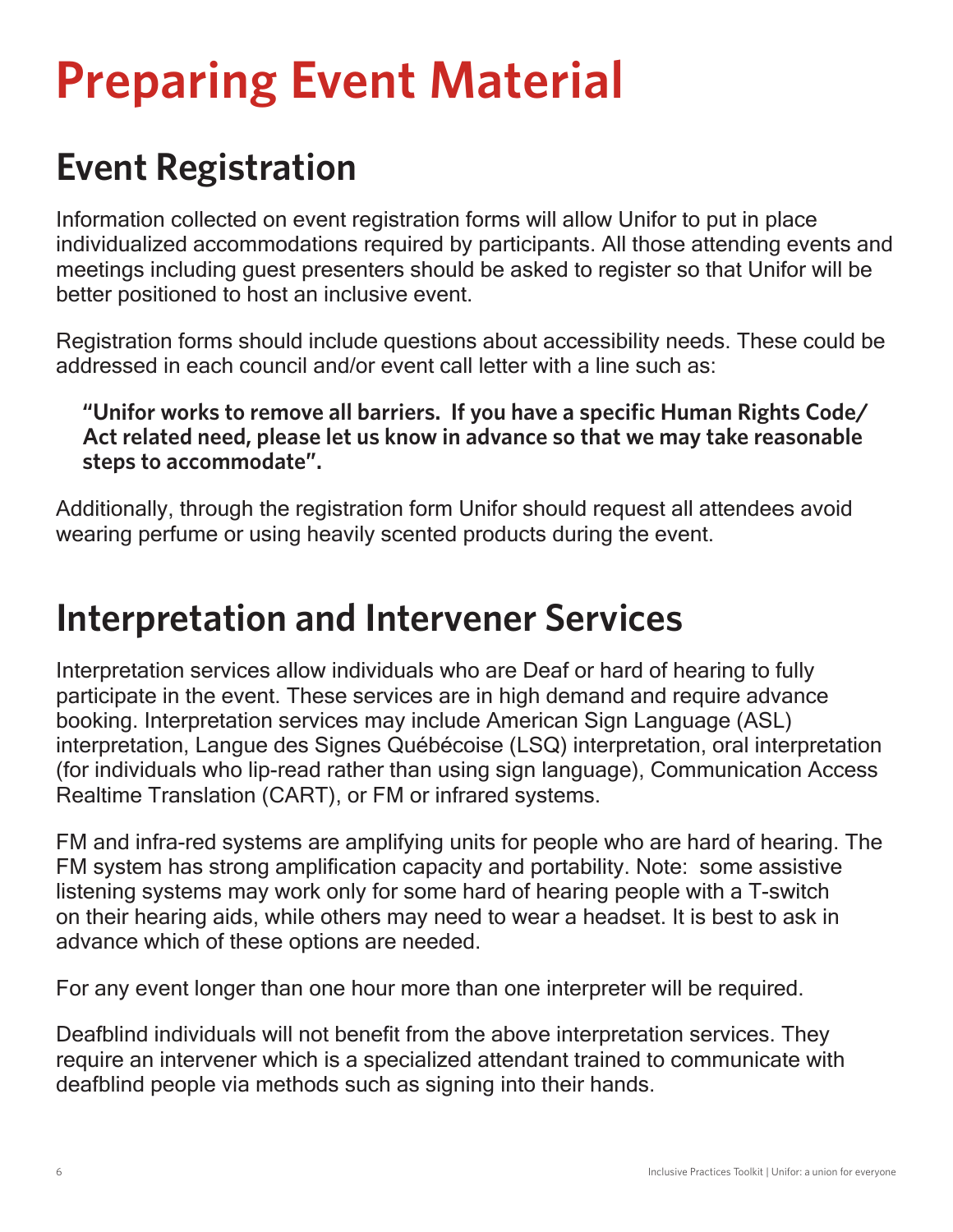## **Captioning**

Deaf and hard of hearing people also benefit immensely from captioning services. Captioning services may be provided remotely (off-site) through an internet connection or on-site through Communication Access Realtime Translation (CART). The advantage of off-site captioning is that captioning can be provided for events taking place online (e.g. web conferences, webinars) or when events are physical gatherings, the interpreters can caption from their office and save travel and accommodation expenses. The advantage of on-site CART services is that if your internet connection fails, or the microphone does not pick up all audio (such as questions from the audience), the interpreter can continue fully captioning.

### **Creating an Inclusive Schedule**

The pacing and structure of meetings and event are also important to creating an inclusive experience. When creating a schedule the Union should:

- Allow enough time during presentations for questions and discussions because not everyone can respond at a pre-determined pace; and
- Recognize that some individuals will have specific needs. For example, they may need to use medication throughout the day, require periods of rest, or must have scheduled eating times. The union should schedule regular breaks to allow people time to attend to these needs. Failure to do so could result in unnecessary exclusion from parts of the meeting or event.

Individuals who do not have their own vehicle may need to use public transit to get to and from the event venue(s). Starting and ending meeting events while public transit is still running regularly or arranging alternative accessible transportation is desirable.

### **Accessible Transport for Rallies and Marches**

For any events off-site, for example marches or rallies, the union should ensure that there is transportation for those with mobility needs.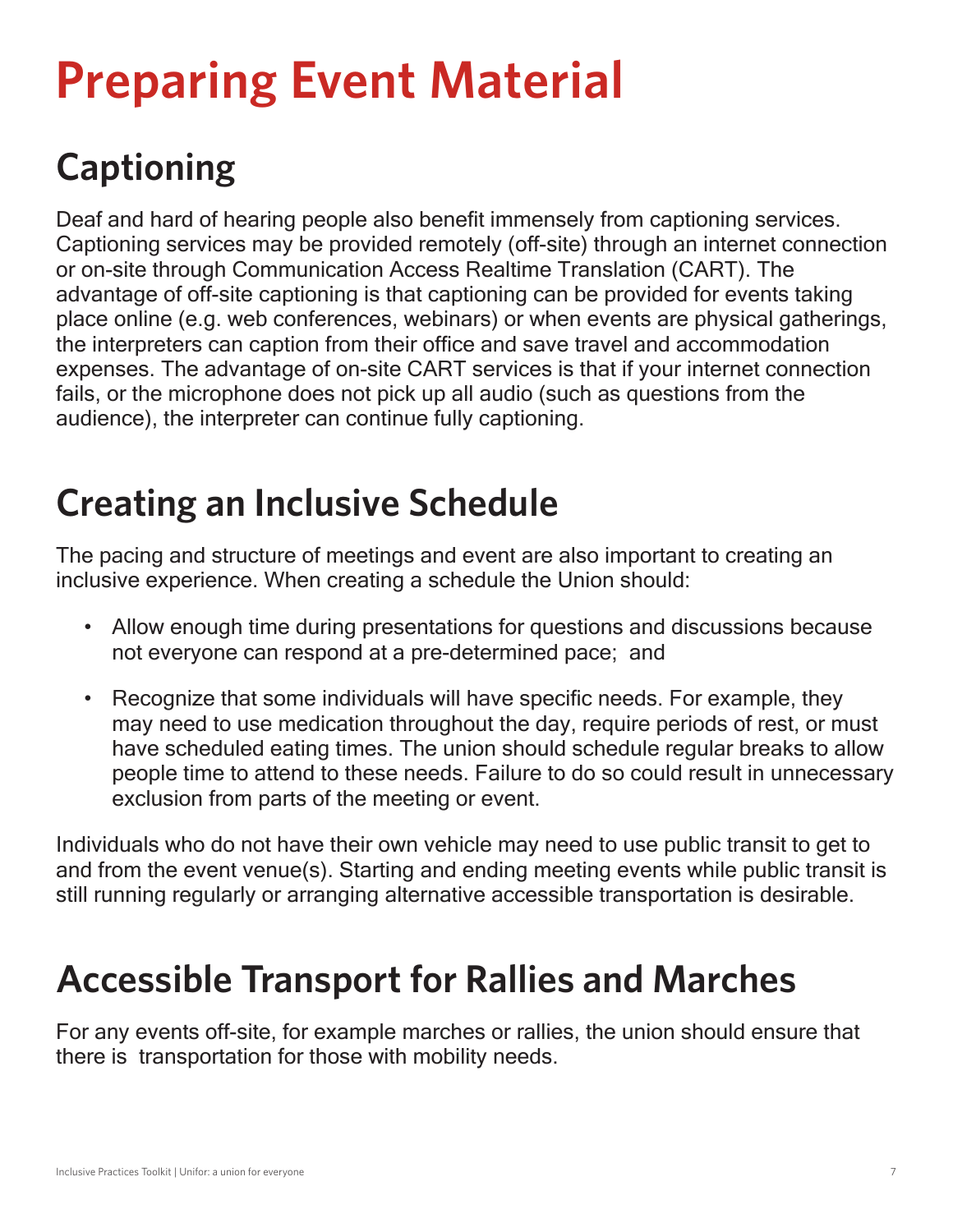### **Participation in Meetings and Events**

Unifor should make available roving, wireless microphones for those with mobility needs who may be unable to get to a floor microphone. Staff should be assigned to take a microphone to a member/delegate/participant in need of one. A bright flash card system can be put in place to signal the need for a wireless microphone.

Floor risers should be removed from all microphones so that workers with mobility needs have equal access. Alternatively, ramped microphones could be placed at various points in the room to create ease of access.

Providing staggered tables with adequate spacing allows people with mobility devices the freedom to choose where to sit and promotes accessibility.



For more helpful accessible seating layouts, please see "Appendix C" attached.

Placing chairs beside each microphone allows those unable to stand the opportunity to rest while they await a turn to speak.

Stages should be accessible and a stage ramp for those will mobility-related needs should always be in place as a best practice and as a visible sign of inclusion.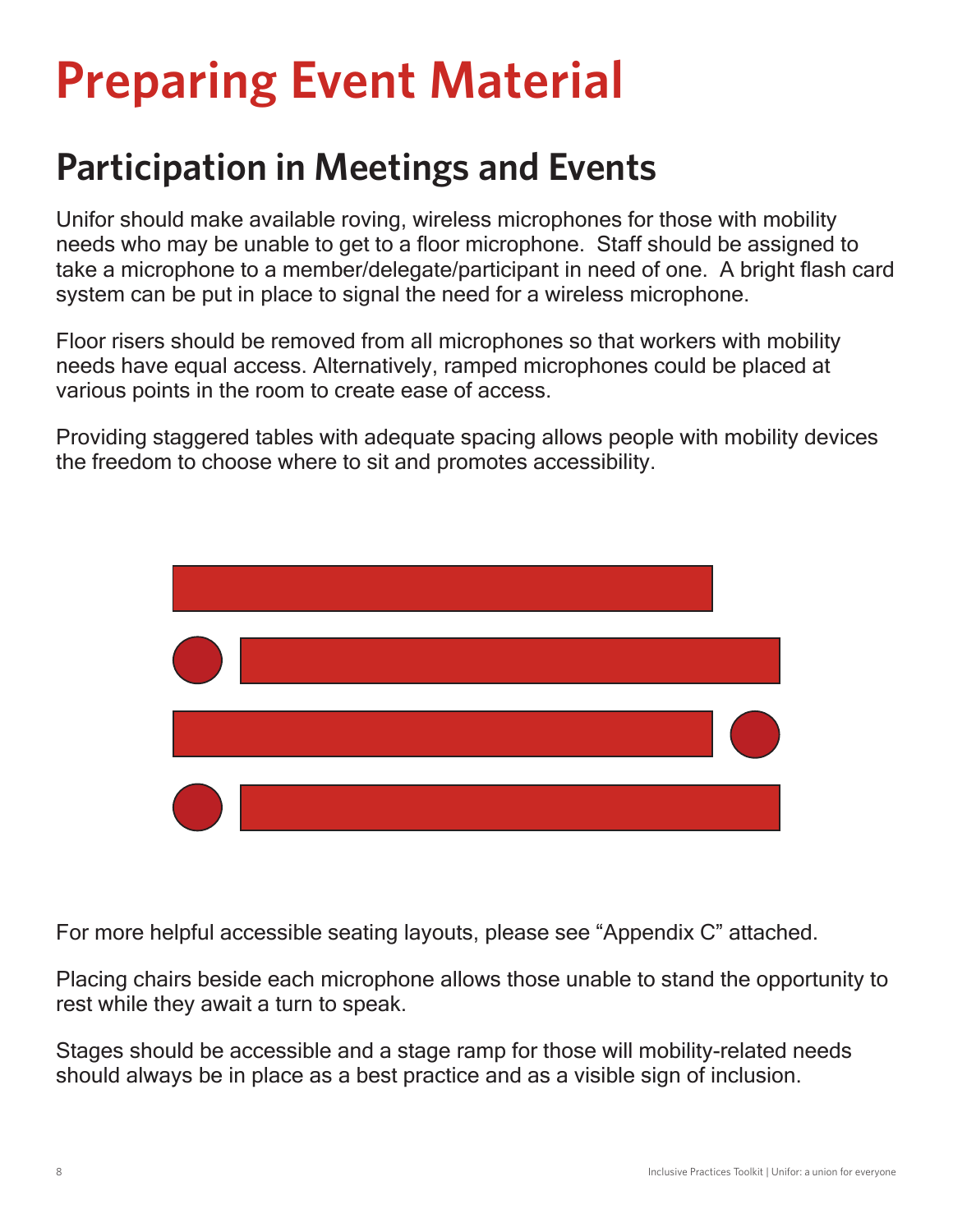# **Guides for Building Inclusivity**

- Appendix A Information for Inclusion Registration Forms
- Appexdix B Disability Access Symbol Guide
- Appendix C Guide to Accessible Seating
- Appendix D Accessible Event Planning Checklist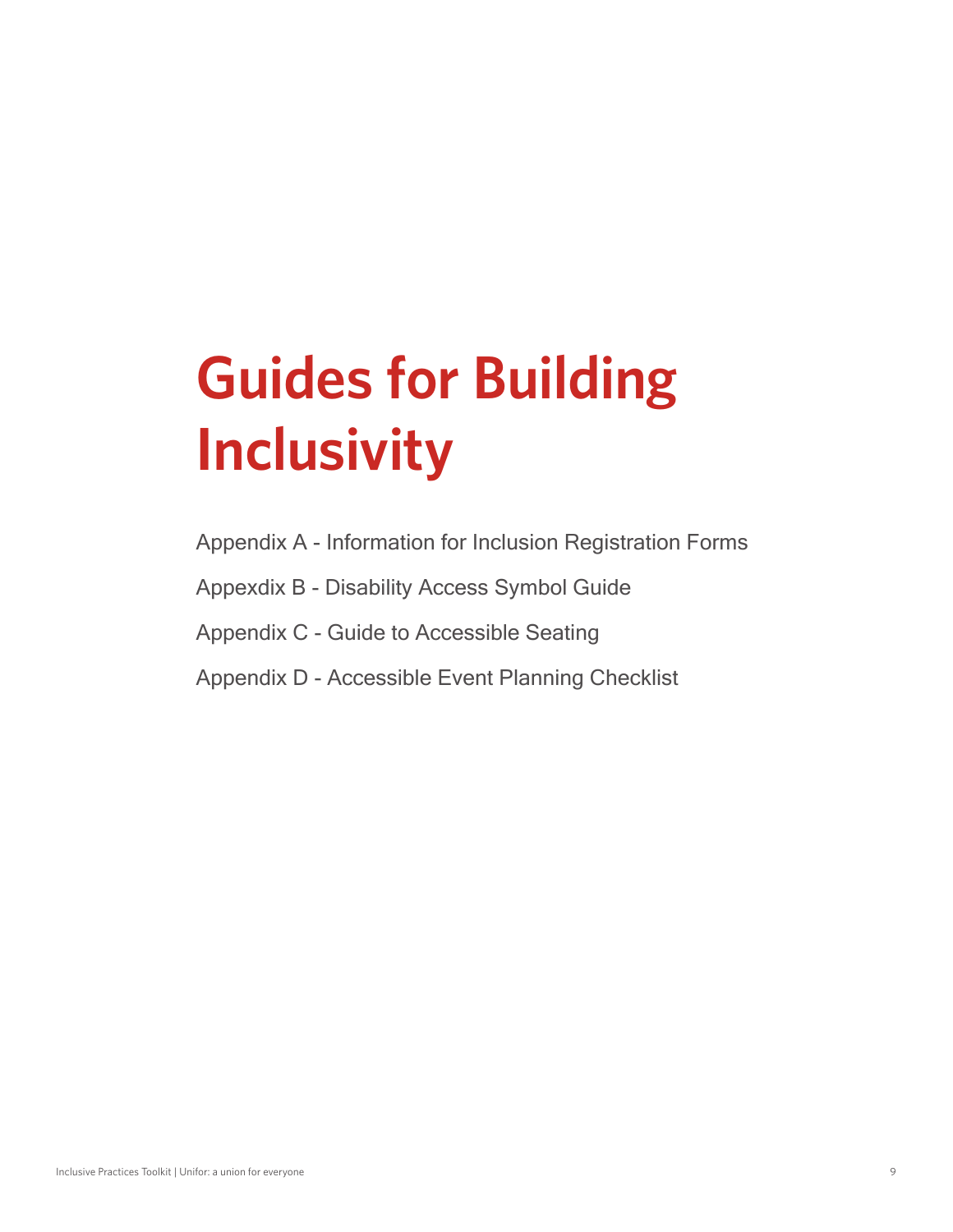

### **Information for Inclusion**

To ensure participants are able to fully participate, include a section on the registration form inviting participants to identify accommodations, services and/or supports they require to participate. The registration form should be accessible for completion on a computer.

#### **Sample Language**

"Unifor works to remove all barriers. If you have a specific Human Rights Code/Act related need, please let us know in advance so that we may take all reasonable steps to accommodate any disability or other related needs that you may have".

OR

"Unifor seeks to make all union meetings and events accessible and barrier free. If you require accommodations for a human rights related need, we invite you to provide us with relevant information so that we can take all reasonable steps to address any barriers to your participation in your union."

#### **Sample Registration Form**

**Individual Accommodations and Supports** - please fill out the section below to indicate what accommodations and supports you will need access to during the event.

 $\_$  , and the contribution of the contribution of  $\mathcal{L}_\mathcal{A}$  , and the contribution of  $\mathcal{L}_\mathcal{A}$ 

 $\_$  , and the contribution of the contribution of  $\mathcal{L}_\mathcal{A}$  , and the contribution of  $\mathcal{L}_\mathcal{A}$ 

 $\_$  , and the contribution of the contribution of  $\mathcal{L}_\mathcal{A}$  , and the contribution of  $\mathcal{L}_\mathcal{A}$ 

#### **Hotel Accommodations**

Accessible hotel rooms required. Specify needs: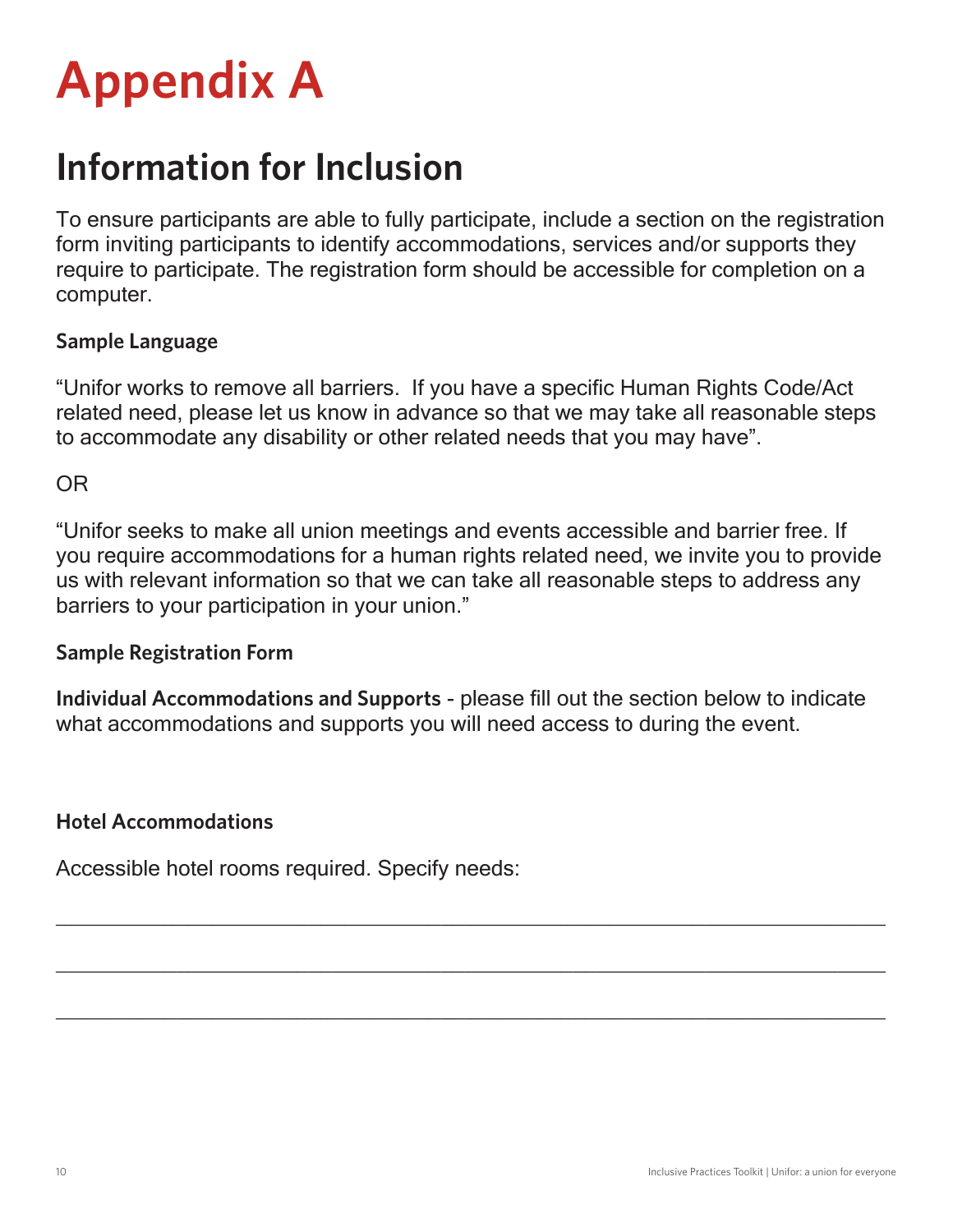

#### **Mobility Needs**

I require the above support/service to assist me with:

**Dietary Needs/Requirements** 

Do you have any other inclusion requests for us? (Please specify)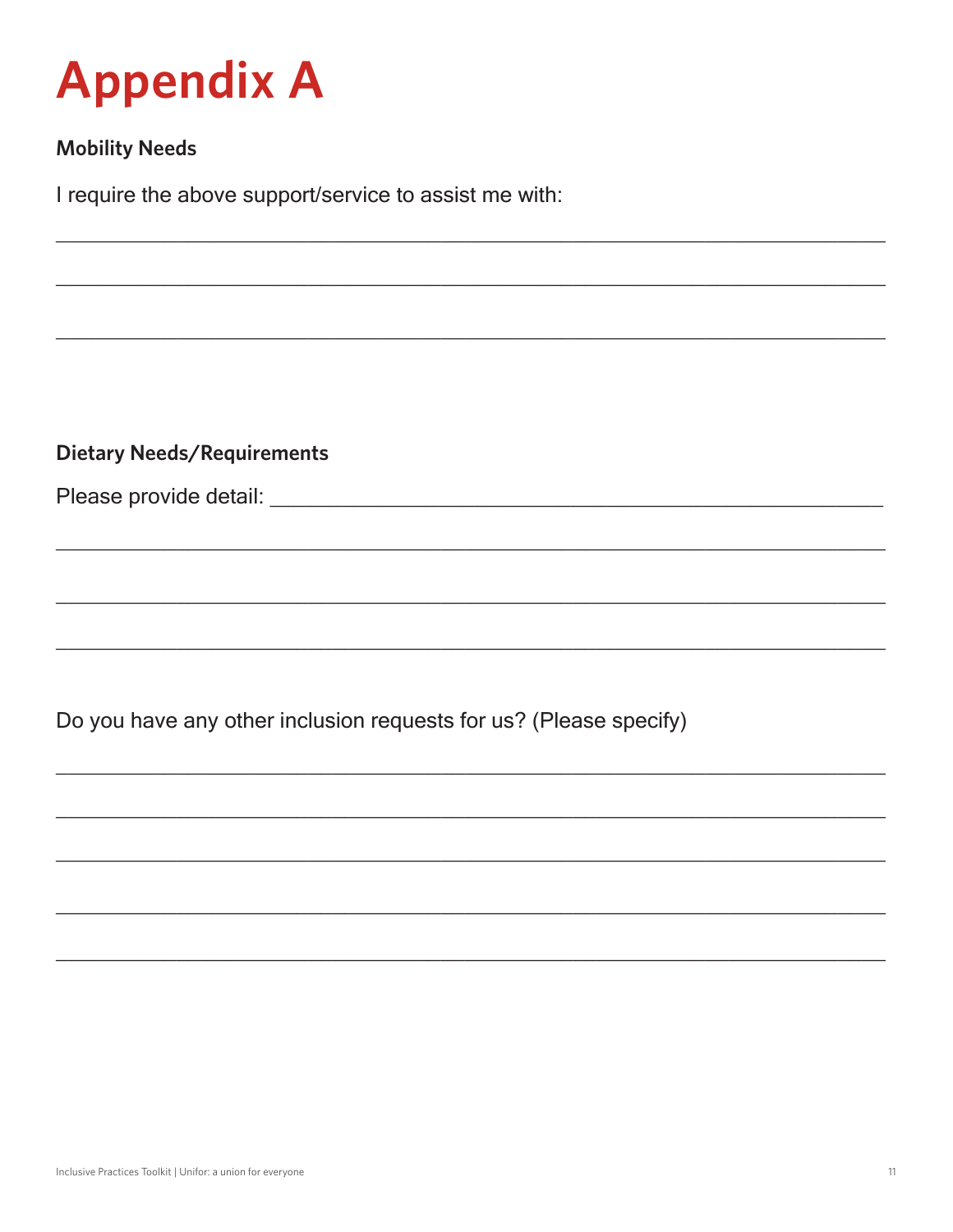## **Appendix B**

## **Disability Access Symbols Guide**

Disability access symbols can be used to promote and inform people about the accessibility of spaces and events. Use these symbols on registration forms, event schedules and event signage to indicate which services and supports will be available to participants.



- 1. Information about services and access available
- 2. Accessible to individuals with limited mobility
- 3. Live audio description provided for performances and presentations
- 4. Audio description provided for TV, film and video
- 5. Printed materials available in large/accessible print
- 6. Accessible to individuals who are blind or have low vision
- 7. Printed materials available in Braille
- 8. Telephone Typewriter (TTY) available for deaf and hearing impaired
- 9. Sign language interpretation available
- 10. Assistive listening systems available (headsets, hearing aids, etc.)
- 11. Telephone with amplified volume control for users with hearing impairments
- 12. Videos/TV with Closed **Captioning**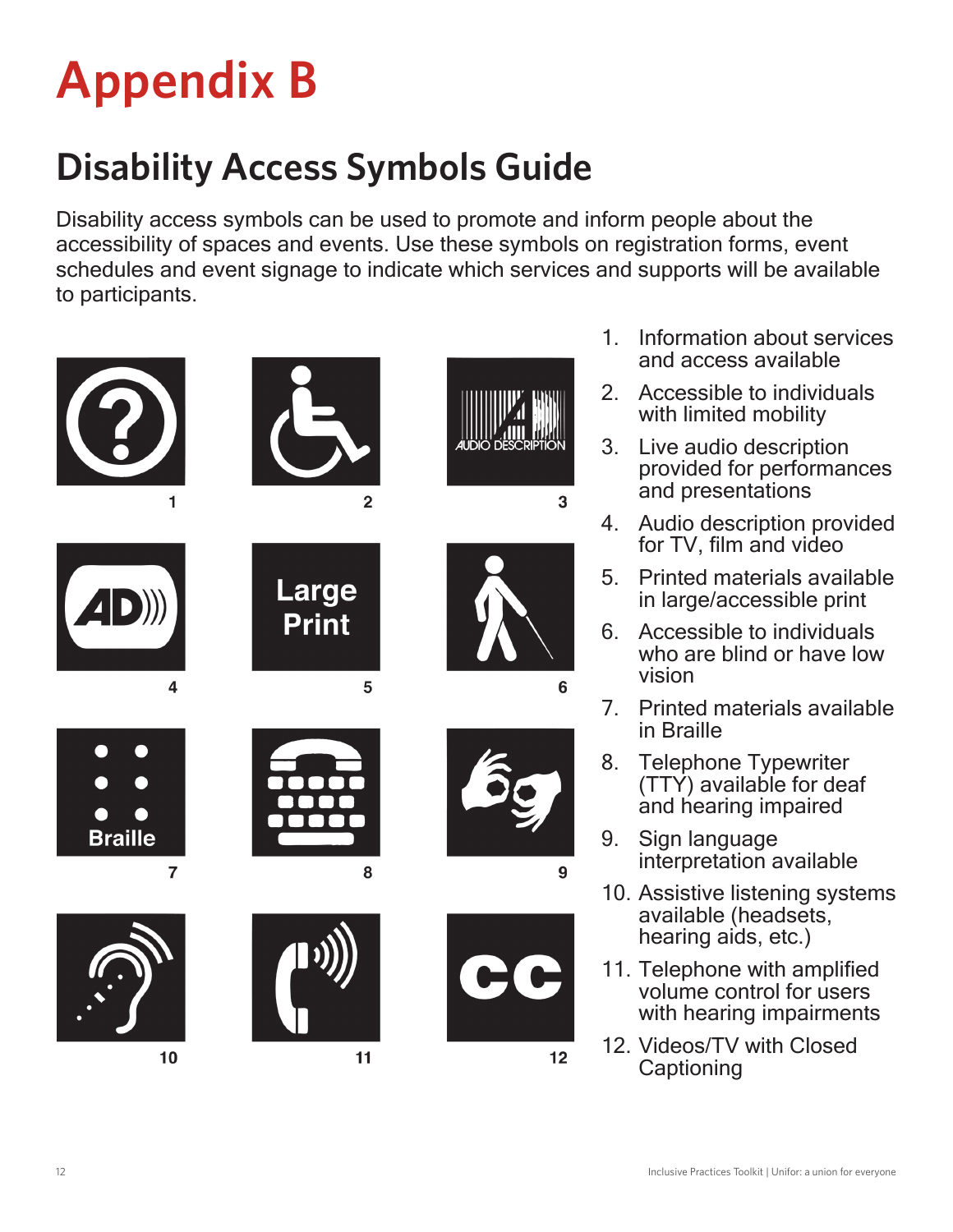## **Appendix C**

### **Guide to Accessible Seating**

To be inclusive, it is always best to find event spaces that are as spacious as possible and have chairs and tables that can be moved around to suit the activity and participant needs.

Traditional theatre-style seating arrangement, in which all chairs are arranged in rows facing the front of a room, is not considered inclusive or accessible.

Disability Access Symbols can be used to promote and inform people about the accessibility of spaces and events. Use these symbols on registration forms, event schedules, and event signage to indicate which services and supports will be available to participants.

### **Accessible Seating Arrangements**

U-shape, hollow circle, and parallel table seating arrangements are desirable for smaller meetings. If using other seating arrangements for large meetings ensure that there is space for people using mobility devices (walkers, wheelchairs, or scooters) to pass freely behind and between seating. Remember that everyone should be able to choose where they would like to sit, rather than being assigned to a place.

#### **U-Shape**

This arrangement is good for relatively small groups where attendees are expected to participate. It is best practice to leave a minimum of 4-6 feet (6-8 feet is ideal) between the presenter's table or podium and tables where participants are seated. This allows individuals with mobility devices to freely navigate between the tables and into the center of the arrangement should they wish to speak with individuals located in hard-toreach spots, such as the corners.

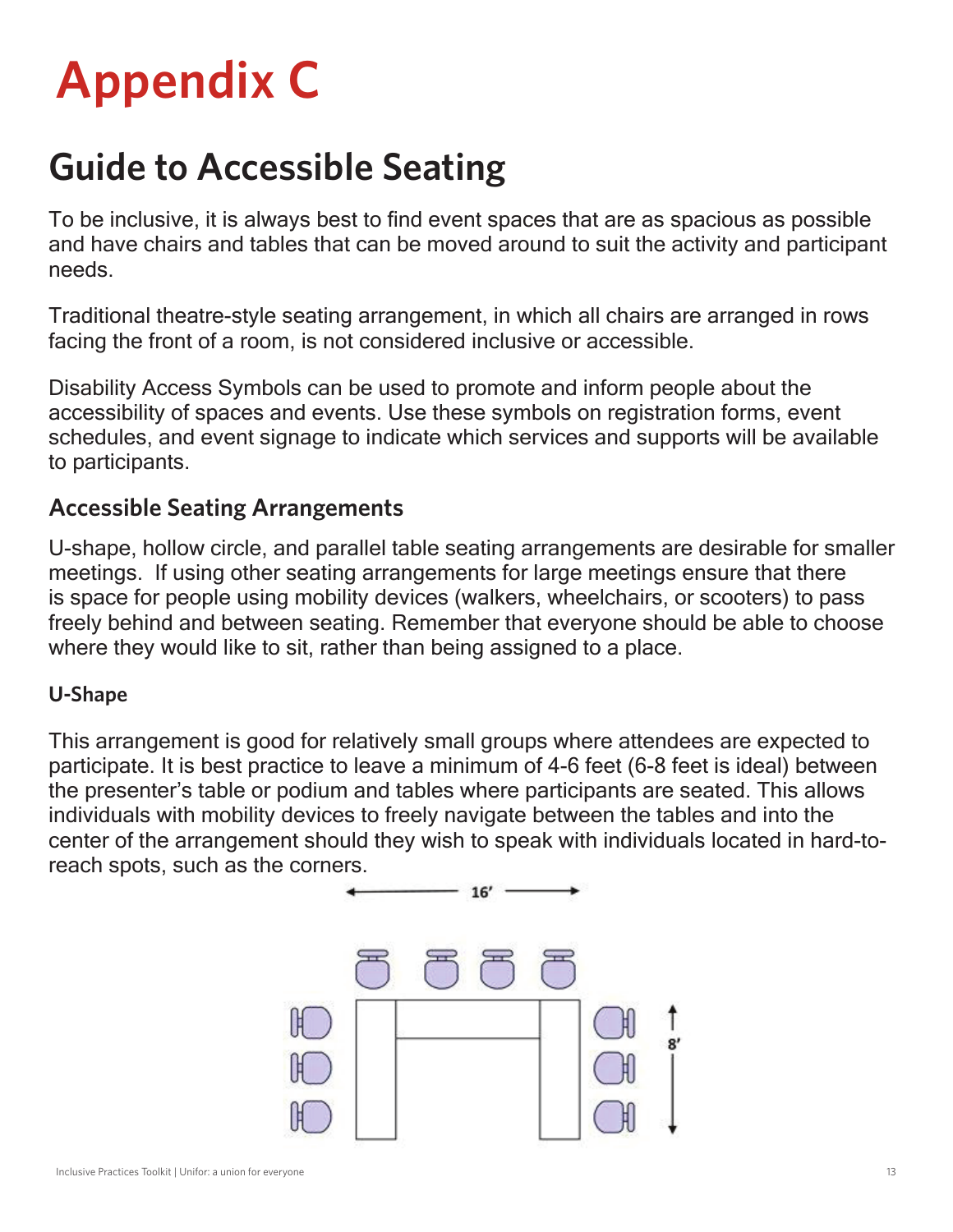

#### **Hollow Circle or Square**

These arrangements are often used when participants are expected to engage in an interactive discussion. Both require a large room, even for relatively small numbers. These arrangements can be accomplished using chairs alone or with chairs behind tables.

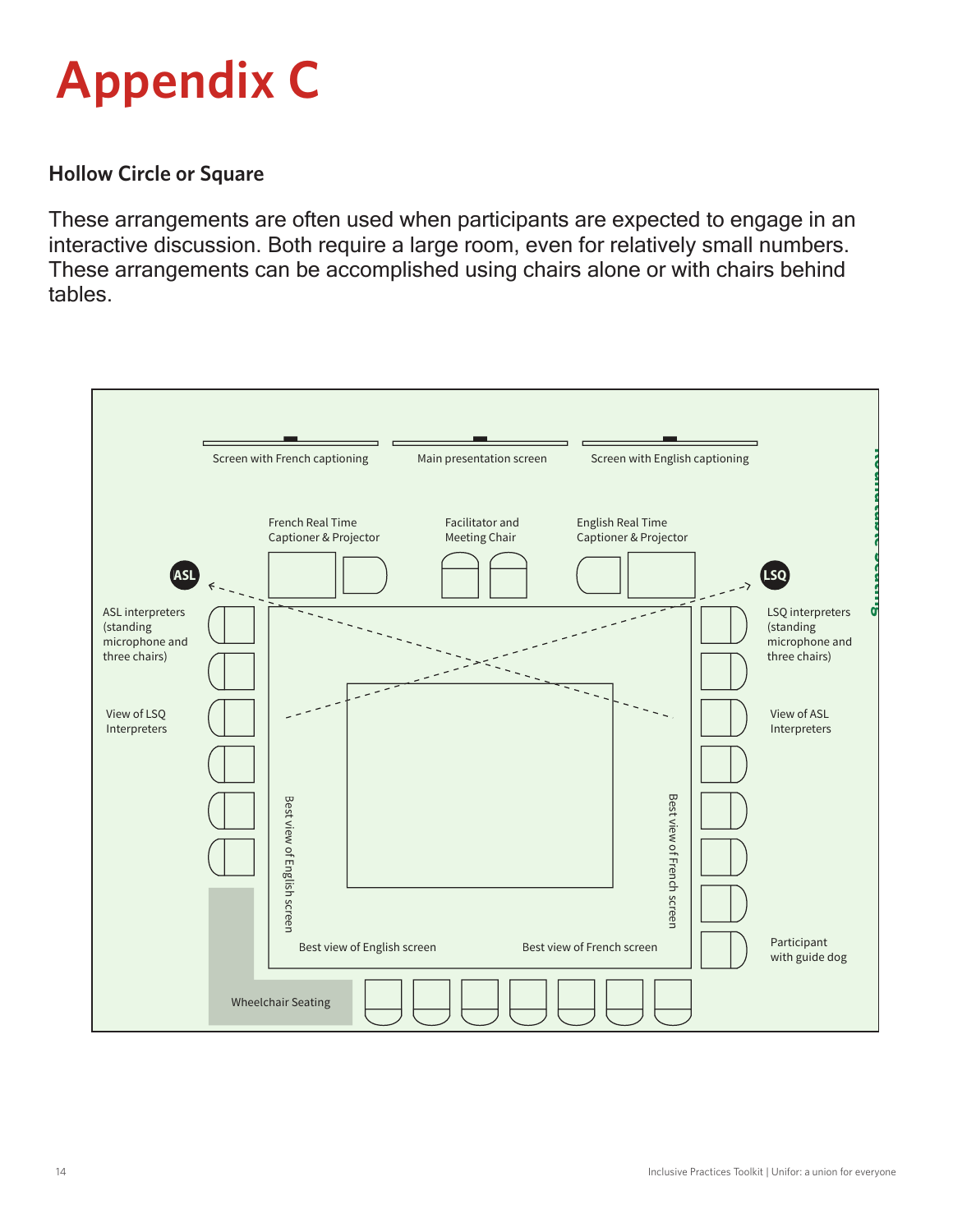## **Appendix C**

#### **Parallel Seating**

This arrangement can be used for small group meetings and events. It is especially useful for when a presentation is being given or a PowerPoint or video is being projected towards one end of the room. Projectors or teleconference equipment can be placed into the center of the tables preventing anyone's view from being blocked and allowing cords to be run in between the tables to save space and prevent tripping. As always, ensure that there is space around all of the tables and chairs for individuals with mobility devices to freely move around.



#### **Staggered Tables**

This arrangement is appropriate for large group meetings. See diagram on page 8.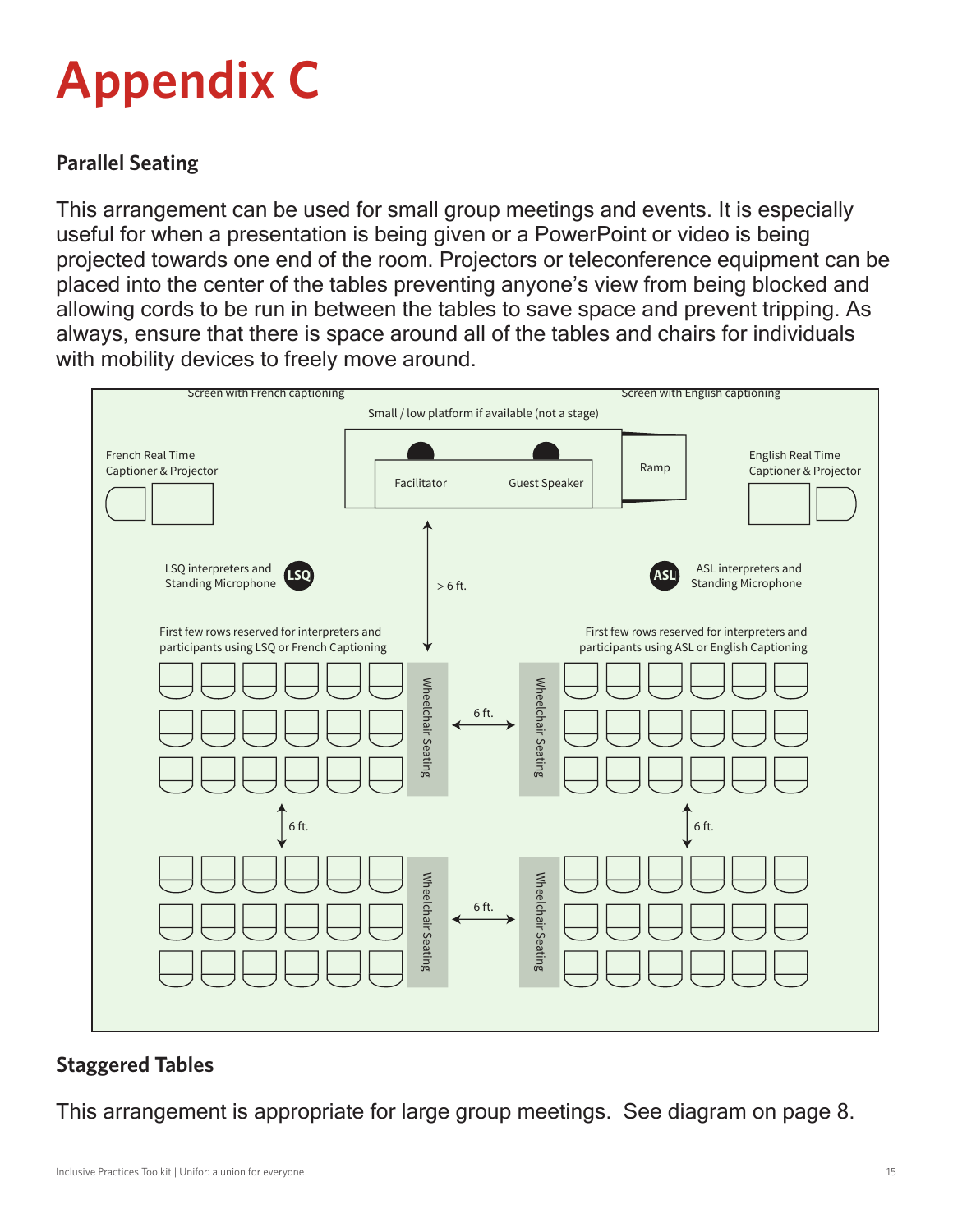### **Accessible Event Planning Checklist**

When planning an event, please consider the following to ensure it is accessible to all attending.

### **Advertising, Outreach and Registration Forms**

- $\Box$  Give ample notice for your upcoming event this allows people to arrange for transportation, assistants or other supports they may require. Indicate both start and finish times.
- $\Box$  Provide space on your registration form or on the event notice for people to identify their accommodations or accessibility needs. If you are serving food, give participants a chance to indicate dietary restrictions.
- $\Box$  Include contact information (e.g., phone number and email address) so that attendees can contact you with their requirements.
- $\Box$  Follow up with people who request accommodations in a timely fashion to inform them whether or not these will be available.
- $\Box$  Indicate whether there are any fees for admission or materials, note that fees should not apply to any accompanying support persons.
- $\Box$  On posters or information sheets, include international accessibility symbols indicating accessibility (e.g. wheelchair access, captioning, sign language interpretation).
- $\Box$  Promote a scent-free practice for all events.

#### **Planning Ahead**

- $\Box$  Train event personnel on how to respectfully assist people with disabilities and to respond to any accessibility issues that may arise.
- $\square$  Make sure that event personnel are easily identified (use name tags and/or other identifiers).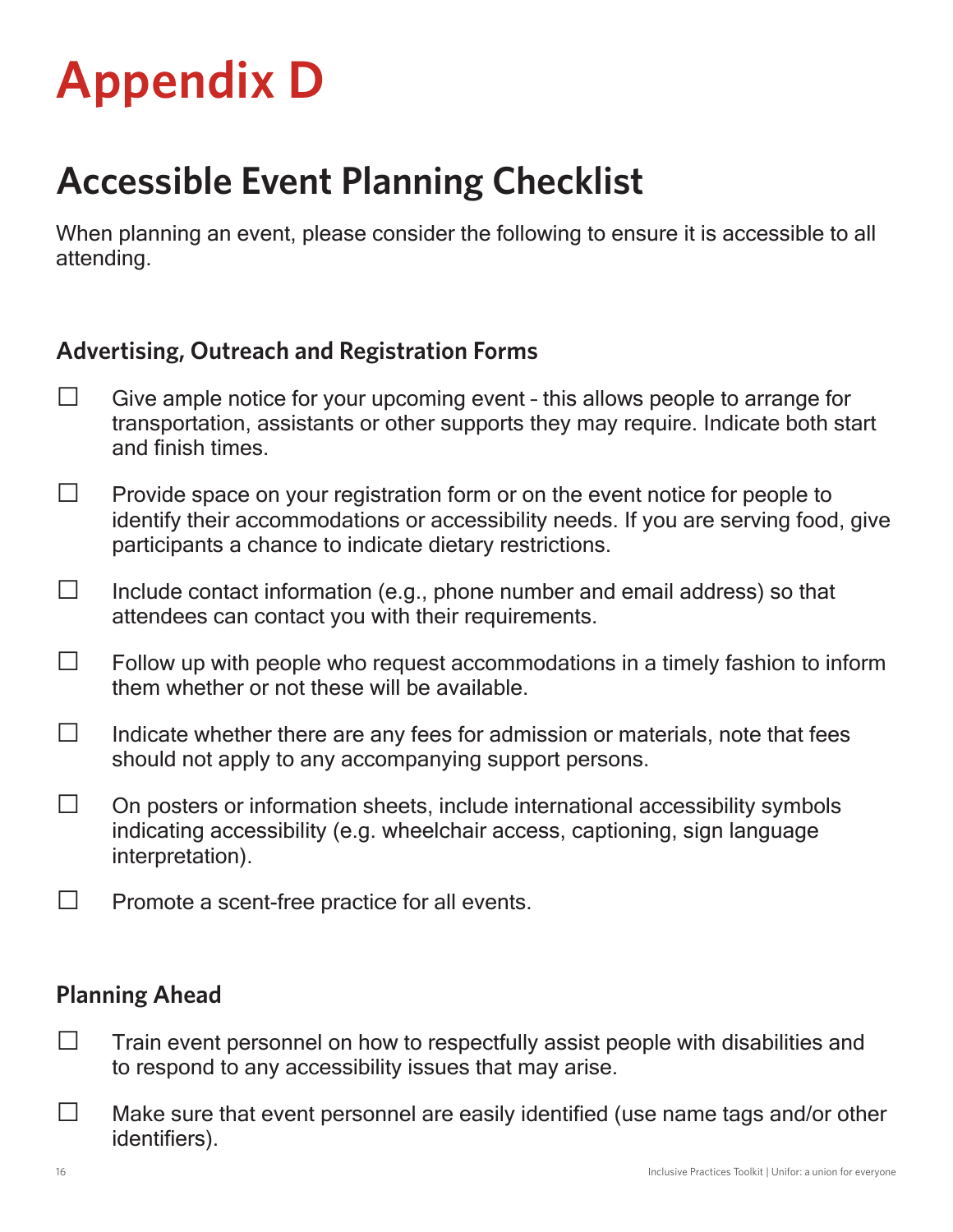- $\Box$  Book any access supports being provided in plenty of time to ensure availability. (e.g. Sign Language interpreters, real-time captioning, note-takers, attendants).
- $\Box$  Provide interpreters, captioners and note takers with agendas and presentation outlines in advance of the event.
- $\Box$  At the event, be sure the interpreters and/or captioners are introduced and explain what they will be doing during the event.
- $\Box$  Remind participants as well as volunteers and service providers of the scent-free practice.

### **Selecting and Setting up the Room(s) for Your Event**

- $\Box$  Allow for easy movement for wheelchair and scooter users (you may need to rearrange furniture). For example, choose a room with wide aisles and plenty of space around tables.
- $\square$  Include accessible seating areas interspersed throughout the room where possible – front, middle and back.
- $\Box$  Good lighting (bright, without glare and allows for adjustment).
- $\Box$  If a stage is being used, ensure it and any projection screens are easily visible.
- $\Box$  Good acoustics. If possible, arrange for provision of Assistive Listening Devices (e.g., an FM system).
- $\Box$  Provide for seat reservations for people who are deaf, deafened or hard of hearing.
- $\Box$  Make sure accessible washrooms are available within a reasonable distance.
- $\Box$  Cover electrical cables or cords that cross over aisles or pathways so wheelchair users as well as people who use canes and walkers can traverse easily and safely across them.
- $\Box$  Wherever possible, try to eliminate or reduce background noise during proceedings.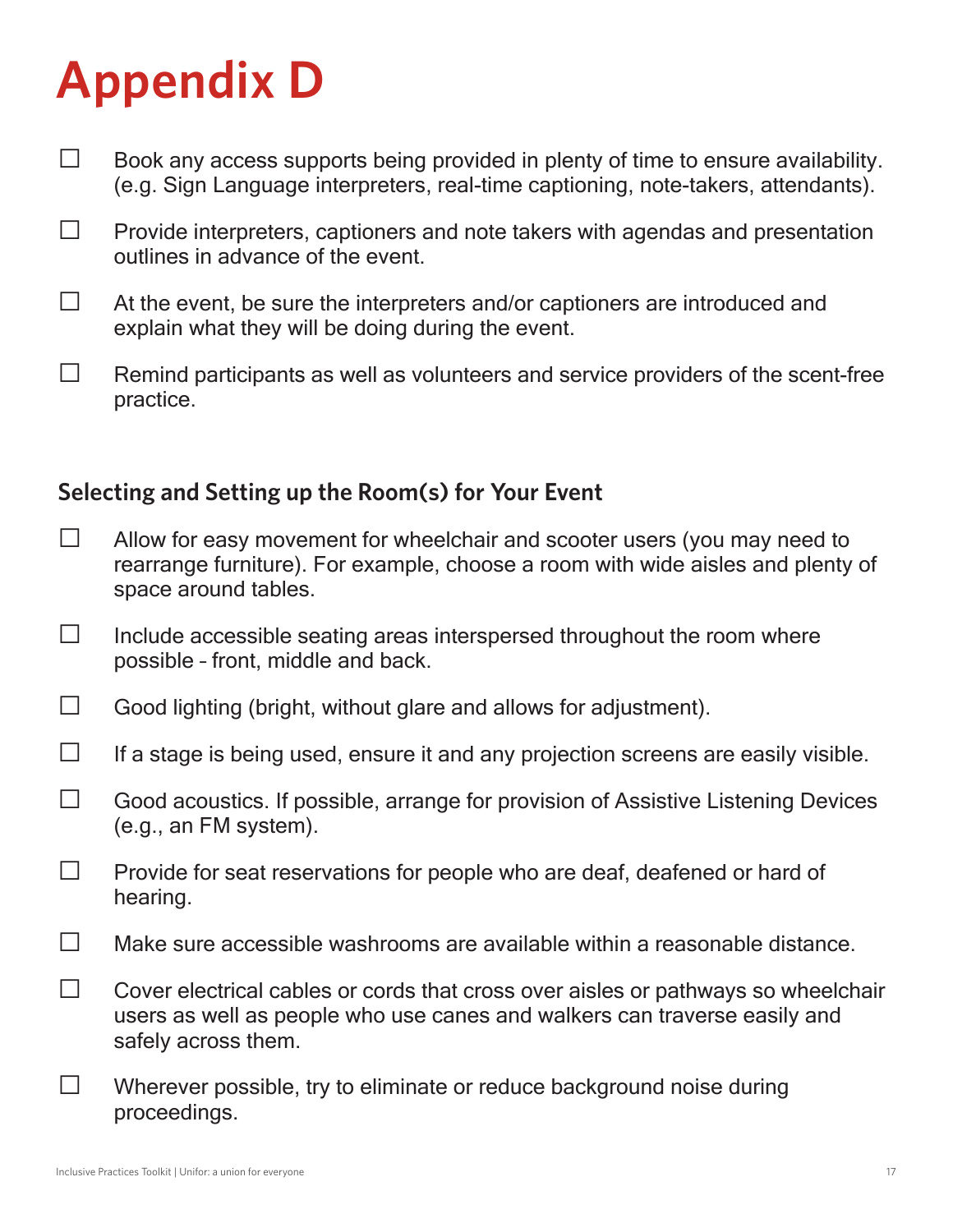$\Box$  Ensure that all parts of the event are smoke-free.

 $\Box$  Make sure organizers, presenters and volunteers are aware of emergency evacuation procedures.

### **Helping Participants get to the Meeting or Event Space**

- $\Box$  Make sure transportation options for getting to the venue are accessible to people with disabilities.
- $\Box$  Determine the location and approximate distance for nearest accessible parking.
- $\Box$  Make sure that wheelchair access is via the main entrance. Alternatively, post clear, legible signs at the main entrance showing alternative, safe and accessible entrances.
- $\Box$  Make sure people with disabilities can reach all areas used at your event independently or with assistance from your volunteers, e.g., the registration desk, auditorium, breakaway rooms, stage, etc.
- $\Box$  Preferably, elevators should have low buttons for wheelchair users, Braille/raised number markings or audible floor announcements for people who are blind or with low vision, and visual floor indicators for people who are Deaf, deafened or hard of hearing.
- $\Box$  Post clear and easy-to-read signs showing locations of accessible washrooms, elevators, phones, etc.

#### **Suggestions for Effective Presenters**

- $\Box$  Remind presenters to end meetings or presentations on schedule (important for people making advance transit arrangements and for pre-booked support people).
- $\Box$  Produce materials in large print (16-point type or larger) and have available electronically in case of a request for such a format.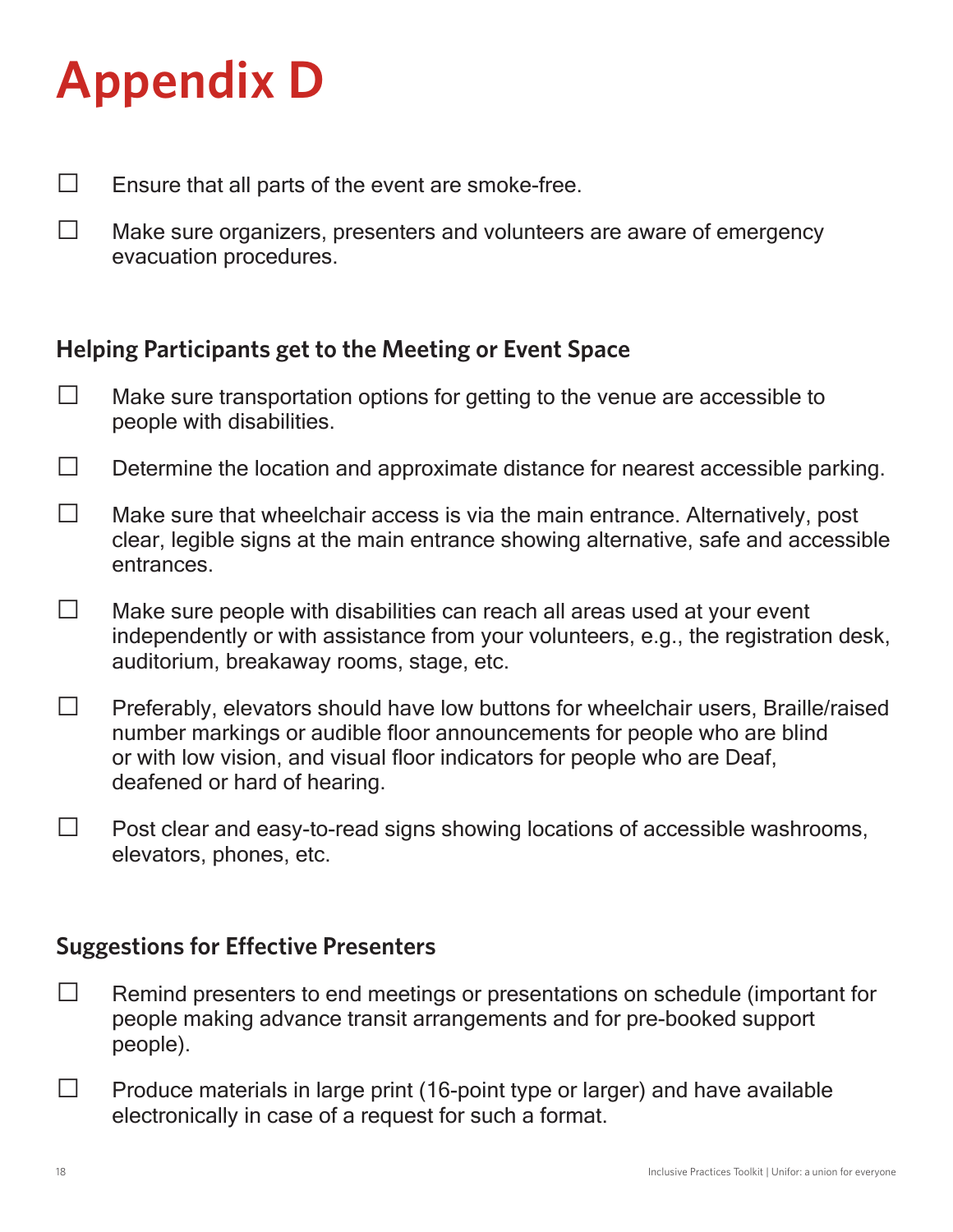- $\Box$  It is always good to have a few print copies on hand. Encourage and support presenters to offer copies of their material in different formats and distribute them before their presentation starts.
- $\Box$  Ideally lectern heights and audio visual controls should be adjustable to meet the needs of different speakers.
- $\Box$  During the session, presenters should verbally describe contents of videos, or any written materials, including overheads or chalkboard notes for audience members with vision loss.
- $\Box$  Encourage presenters to use captioned videos.
- $\Box$  Organizers or presenters should check with the audience about the need for breaks.

#### **Budgeting for Your Event**

 $\Box$  Set aside funds early in the planning stage for accessibility and in the event of requests for communication supports and accessible formats.

#### **Evaluating Your Event**

 $\Box$  Be sure evaluation forms are accessible and include a section about accessibility of the event. This can provide valuable information for use in planning future event plans.